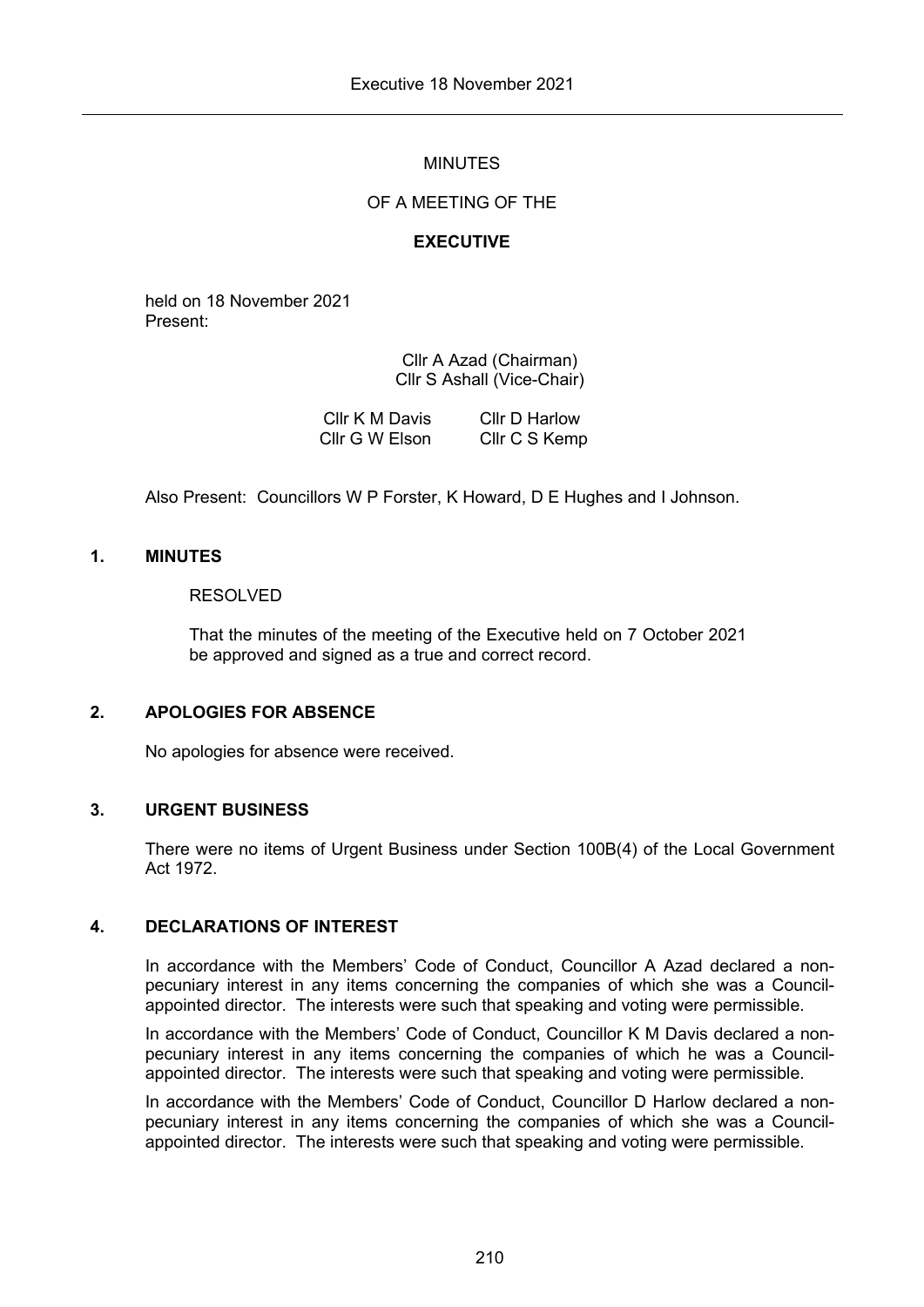In accordance with the Members' Code of Conduct, Councillor C S Kemp declared a nonpecuniary interest in any items concerning the companies of which he was a Councilappointed director. The interests were such that speaking and voting were permissible.

In accordance with the Officer Employment Procedure Rules, the Chief Executive, Julie Fisher, declared a disclosable personal interest (non-pecuniary) in any items concerning the companies of which she was a Council-appointed director. The interests were such that Mrs Fisher could advise the Executive on those items.

In accordance with the Officer Employment Procedure Rules, the Director of Legal and Democratic Services, Joanne McIntosh, declared a disclosable personal interest (nonpecuniary) in any items concerning the companies of which she was a Council-appointed director. The interests were such that Mrs McIntosh could advise the Executive on those items.

In accordance with the Officer Employment Procedure Rules, the Director of Planning, Giorgio Framalicco, declared a disclosable personal interest (non-pecuniary) in any items concerning the companies of which he was a Council-appointed director. The interests were such that Mr Framalicco could advise the Executive on those items.

The interest of the Director of Neighbourhood Services, Geoff McManus, was referred to in the agenda but it should be noted that Mr McManus sent apologies to the meeting.

In accordance with the Officer Employment Procedure Rules, the Director of Housing, Louise Strongitharm, declared a disclosable personal interest (non-pecuniary) in any items concerning the companies of which she was a Council-appointed director. The interests were such that Mrs Strongitharm could advise the Executive on those items.

In accordance with the Officer Employment Procedure Rules, the Director of Finance, Leigh Clarke, declared a disclosable personal interest (non-pecuniary) in any items concerning Woking Football Club and/or the GolDev Woking Limited development. The interest arose from her husband having a small shareholding in Woking Football Club. The interest was such that Mrs Clarke could advise the Executive on those items.

## **5. QUESTIONS**

The Chairman welcomed Mr R Shatwell, who had submitted two questions under Section 3 of the Executive Procedure Rules regarding Elmbridge Recreation ground and the use of flammable materials on buildings. A copy of the questions together with the replies was before the Executive. Mr Shatwell advised that he wished to withdraw his second question as he had been informed by Eastgate residents that work was being carried out. The Chairman confirmed the reply to the first question, a supplementary question was asked and reply given.

## **6. NOTICE OF MOTION - CLLR W FORSTER - LOCATION OF WOKING'S RAIL AGGREGATES YARD** EXE21-151

At its meeting on 14 October 2021, the Council referred the following Notice of Motion to the Executive.

#### Councillor W Forster

"The Victoria Arch widening scheme has brought into focus that Woking's rail aggregates yard is in a completely unsuitable location.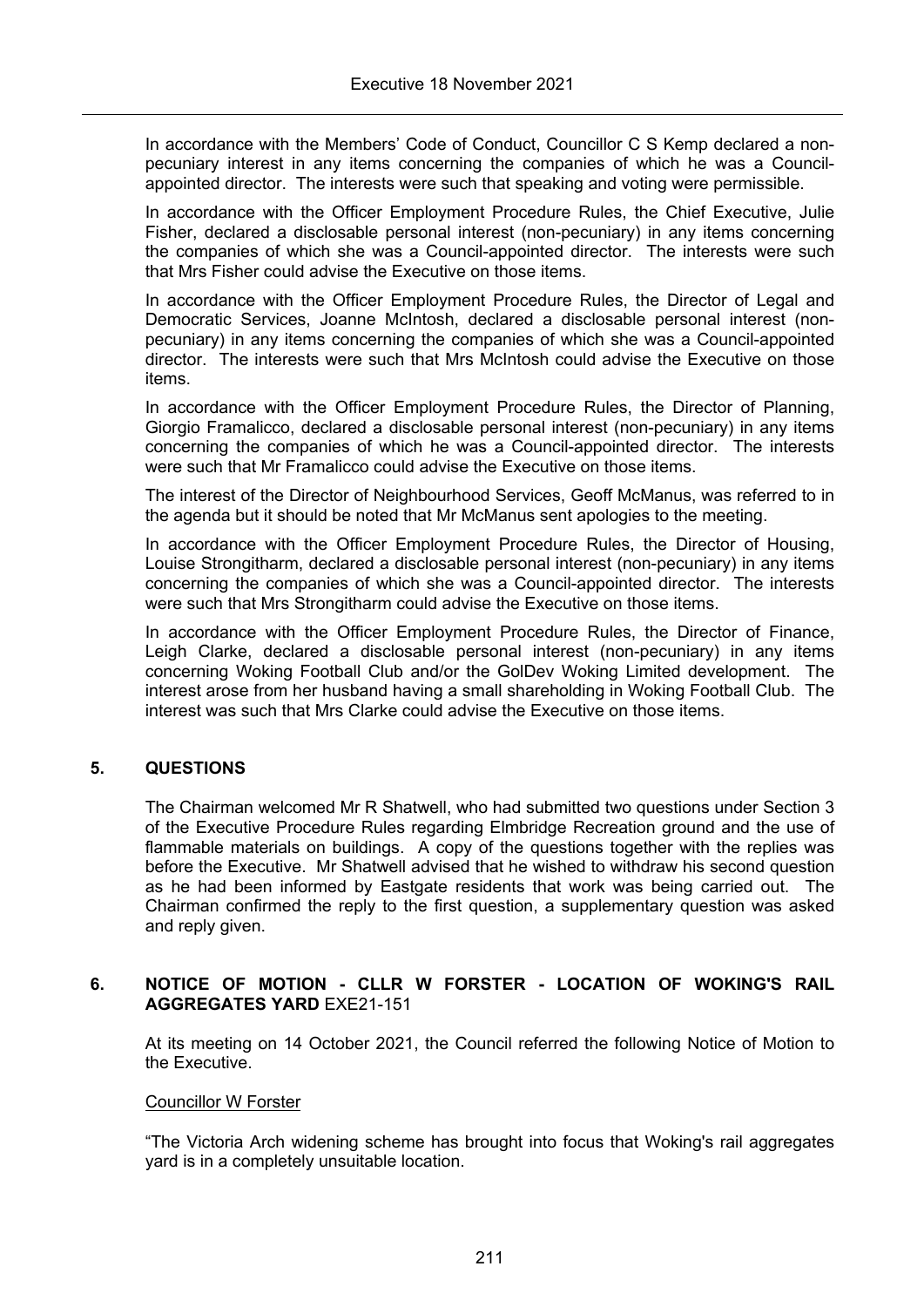The Council agrees to use its best endeavours to encourage Network Rail, Surrey County Council and other partners to move the aggregates yard to a more appropriate and nonresidential location."

Councillor Forster attended the meeting and spoke in support of the Motion. Councillor Forster highlighted the unsuitability of the current town centre location of the aggregates yard and suggested that the Council's corporate policy should be to try to move the yard to a more suitable alternative location. The Executive agreed that having an aggregates yard in the middle of the town centre was neither sustainable or desirable. The Lead Executive Member, Councillor Kemp, had written to Network Rail to express that consideration be given to finding a suitable alternative. Councillor Kemp undertook to share the response from Network Rail with Councillors when received.

It was noted that Surrey County Council (SCC) had recently launched a consultation on its new Minerals and Waste Plan, and the Council would submit a corporate response to the consultation on the unsuitability of the current site of the yard. Councillor Kemp advised that the consultation would be publicised on the Council's website and members of the public were encouraged to engage in the consultation.

The Leader of the Council, Councillor Azad, would also be writing to the Leader of SCC to advocate moving the goods yard.

## **RECOMMENDED to Council**

## **That the Motion be supported.**

# **7. WOKING BOROUGH COUNCIL DIGITAL STRATEGY 2022-2025** EXE21-033

Councillor Davis, Portfolio Holder for Information Communication Technology, introduced the report which sought approval of the Executive to recommend to Council the adoption of the Digital Strategy 2022-2025. Councillor Davis explained that the three year strategy was presented across three themes; Smart People, Smart Place and Smart Council. The Executive was advised that the strategy set out the Council's vision on how it would use technology to continue to provide high quality, high priority and highly valued services for its residents, how it would enable businesses to be even more competitive, and how it would ensure that digital technologies enabled Members and staff to work more productively and efficiently.

The Executive congratulated the Portfolio Holder and Officers on the enormous amount of work undertaken on the strategy which would provide an ambitious and visionary future for the Borough.

Following the late submission of questions from the Liberal Democrat Group, the Leader of the Council reminded Opposition Members to submit their questions by the protocol deadline.

## **RECOMMENDED to Council**

**That the Digital Strategy 2022-2025, as attached to the report, be approved.**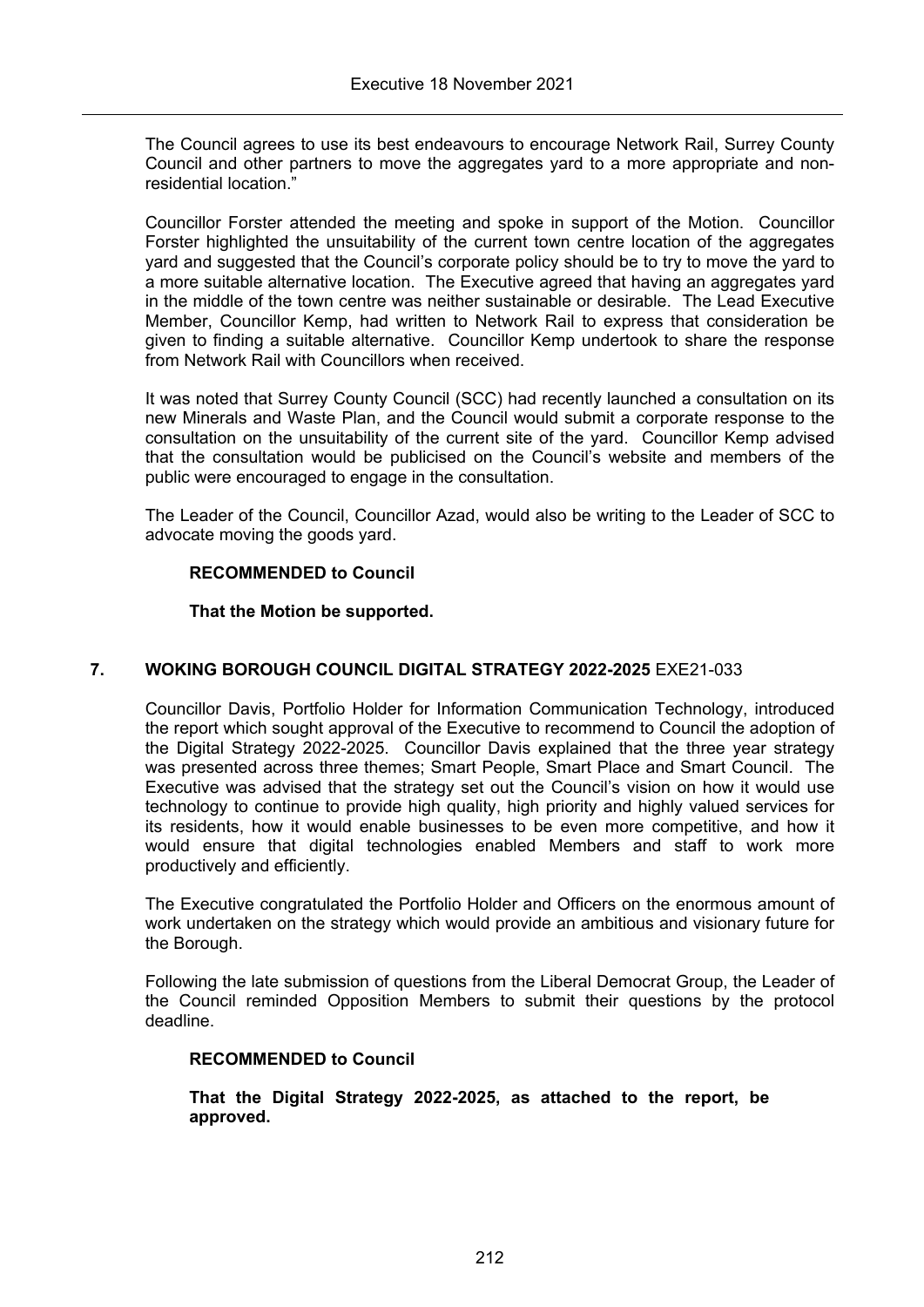Reason: The priorities identified in the Digital Strategy 2022-2025 will positively impact and support Woking's businesses, residents and its wider community.

### **8. THAMESWEY BUSINESS PLANS (TO INCLUDE COMPANY CONSOLIDATION PLAN)** EXE21-063

The Executive received a report which sought approval of the Executive to recommend to Council that the Thameswey Group continue to operate the Business Plans for 2020-2023. Councillor Azad explained that it was proposed that the Thameswey Group continued to work to the 2020 plans in 2022 ahead of a full review for 2023 following the development of the Council's Corporate Strategy. It was noted that it would also enable the updated plans to reflect the Financial Review of the Council's Assets and Liabilities, and advice secured on the Group structure going forward. A Member Briefing on the Thameswey Group of Companies had been held on 17 November 2021.

Following a question regarding the reasons for losses on Thameswey shown in 2019 and 2020 accounts, the Executive was informed that the Thameswey Business Plans were all long term in nature, making losses to start with and moving to a profitable position over time as energy customers were connected and rents increased. It was noted that the Thameswey audits for 2019 and 2020 had now been signed off and the auditors questions had been resolved.

Following a request for more clarity on the arrangement in paragraph 4.2 of the report, it was reported that the relevant land asset was to be sold to Thameswey Energy Limited (TEL), requiring TEL to increase its loan facility to secure the acquisition. Therefore TEL would service the financing costs for the site of the energy centre, not the Council.

Regarding Thameswey Housing Limited (THL), the Executive was advised that THL continued to develop and acquire properties for rent in the Borough, with half of the properties at affordable or social rents.

## **RECOMMEND to Council**

- **That (i) the Thameswey Group continue to operate the Business Plans for 2020-2023;**
	- **(ii) the Poole Road land acquired by the Council in 2017/18, and on which the Energy Station has been constructed, be sold to Thameswey Energy Ltd and an increase to the Poole Road Loan facility of £1.3m on the same terms be agreed to enable this sale;**
	- **(iii) loans advanced to the Thameswey Group for less than 10 years, be allowed to be repaid and converted to long term loans of up to 50 years where there is an appropriate existing long term facility available, including consolidating to a single loan for simplification; and**
	- **(iv) loans originally advanced to Thameswey Developments Ltd be allowed to transfer to Thameswey Housing Ltd or Thameswey Energy Ltd on the same terms as the original advance.**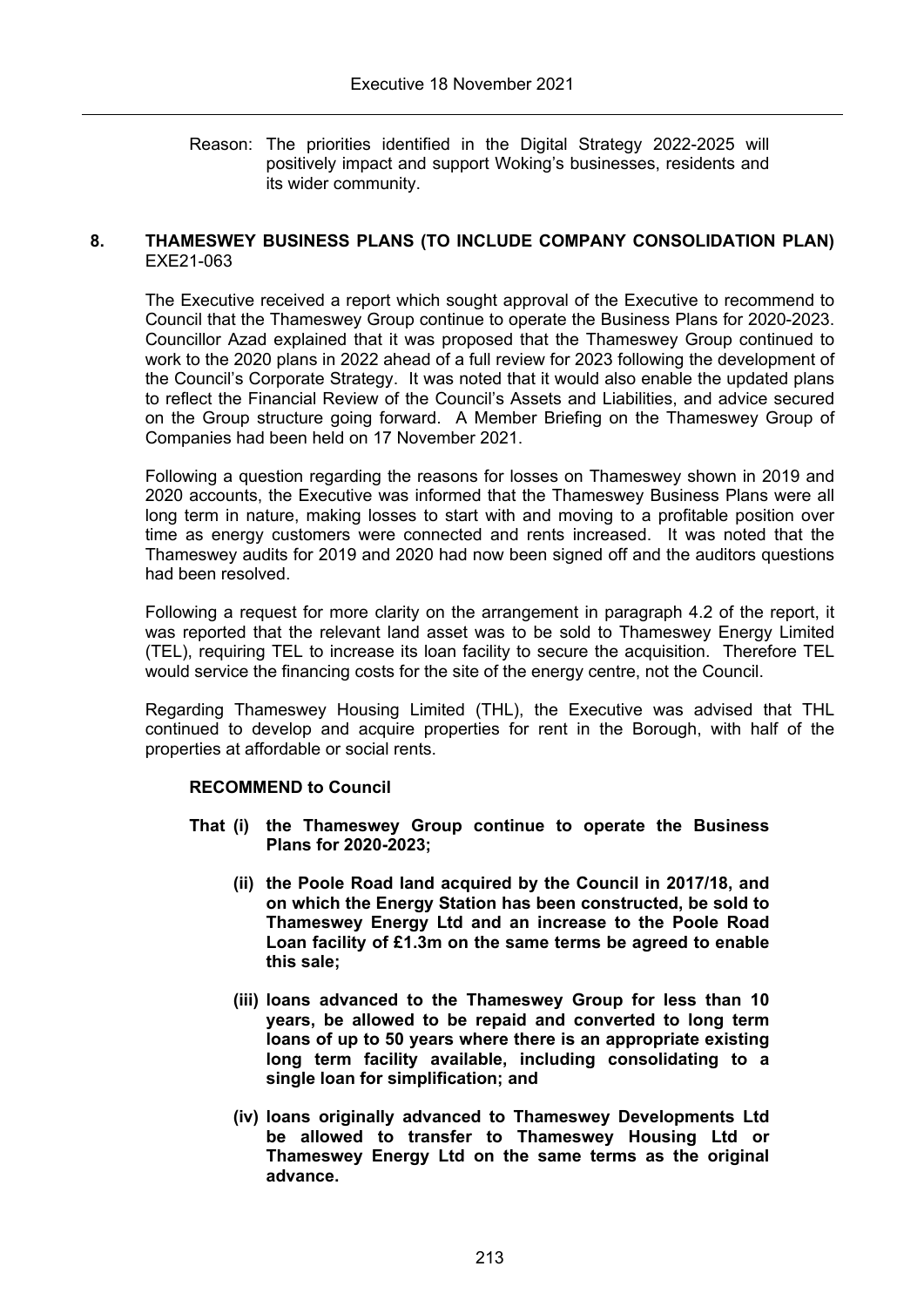Reason: To agree the approach to Business Planning for the Thameswey Group for 2022.

# **9. TOWN CENTRE PUBLIC SPACES PROTECTION ORDER (PSPO)** EXE21-060

Councillor Harlow, Portfolio Holder for Community Safety, introduced the report which sought approval of the Executive to recommend to Council the implementation of the Public Spaces Protection Order (PSPO) for the town centre. The Executive welcomed the report and noted the consultation undertaken regarding the proposed PSPO which had been broadly supportive. The Executive supported the proposed PSPO which would be another tool to make people feel safe.

In answer to a question about why a new order had been created, rather than reviewing the previous order, Officers explained that the previous order had come to an end at a time when the Council did not have an evidence base to expand or continue the order. It was noted that PSPO's can only be made for three years as part of the legislation. At that time, there was an improving picture in the town centre because of Covid and other activities and interventions the Council had put in place.

## **RECOMMENDED to Council**

- **That (i) the consultation be noted;**
	- **(ii) the Director of Neighbourhood Services be authorised to implement the PSPO for the town centre with the amended map to the report in light of the overwhelming support in the consultation for its introduction;**
	- **(iii) delegated authority be given to the Director of Neighbourhood Services, in consultation with the Portfolio Holder, to allow minor amendments to the order throughout the duration of the order;**
	- **(iv) regular reviews will be carried out via the Joint Action Group (JAG) meetings and quarterly updates will be circulated to the Community Safety Task Group; and**
	- **(v) delegated authority be given to the Director of Neighbourhood Services to issue fixed penalty notices at the level set at paragraph 5.6 in the report and to amend in line with any legislation changes.**
- Reason: To approve the terms of a Public Spaces Protection Order and approve delegations to enforce the Order.

## **10. REVIEW OF FEES AND CHARGES 2022-23** EXE21-068

The Executive received a report detailing the proposed discretionary fees and charges for 2022-23. Concern was raised by Non-Executive Members regarding the proposed increase to Meals on Wheels charges. The Executive noted that the Council offered one of the most comprehensive and responsive community meals services in Surrey at one of the lowest costs, however the level of subsidy required was not sustainable.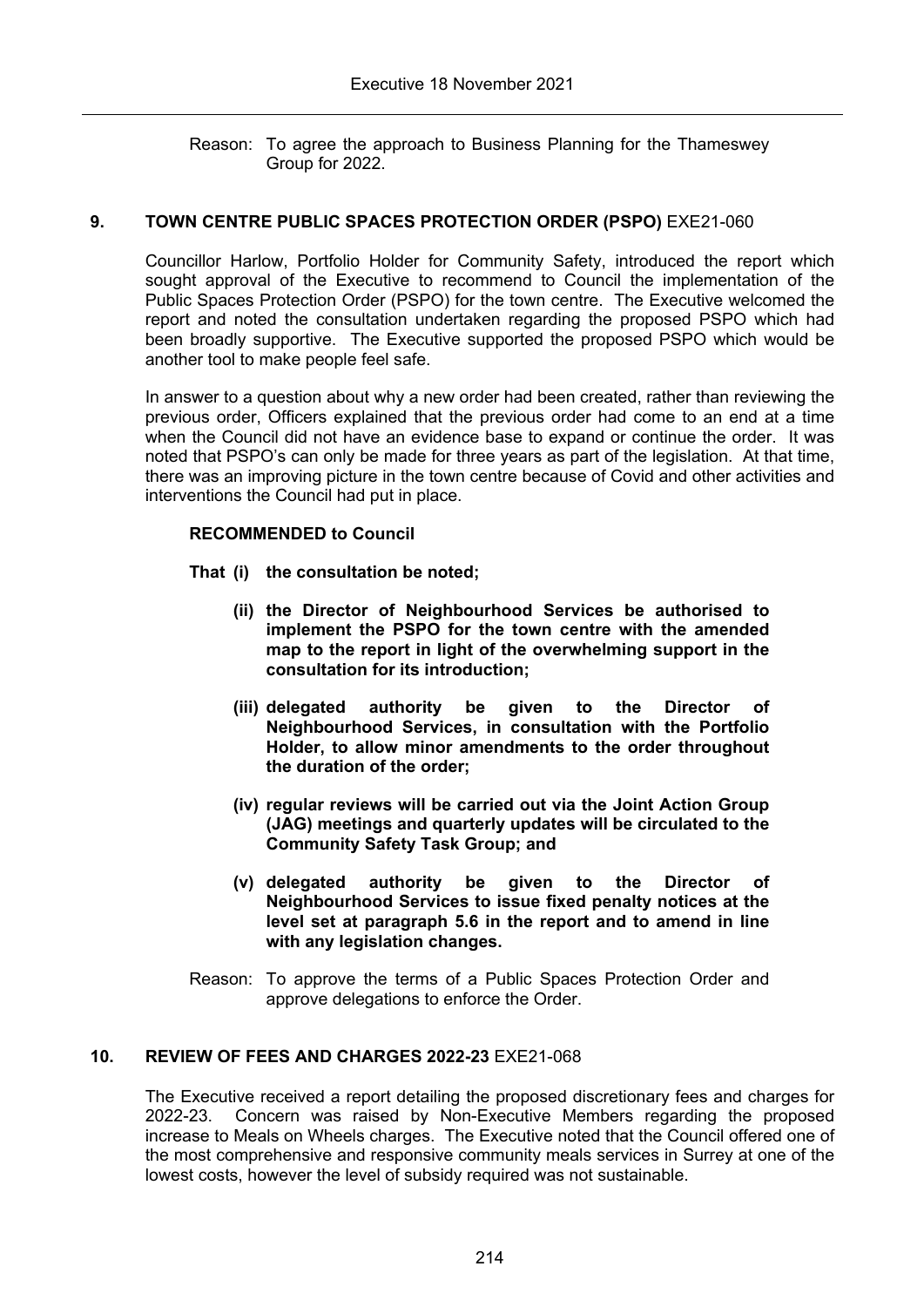### **RECOMMENDED to Council**

### **That the discretionary fees and charges, as set out in Appendices 1 – 4 of the report, be approved.**

Reason: The regular review of discretionary charges ensures that the Council maintains its income base and generates additional resources for the provision of services.

### **11. CALENDAR OF MEETINGS 2022-23** EXE21-076

The Executive received a report which sought approval to recommend to Council the Calendar of Meetings 2022-23.

#### **RECOMMENDED to Council**

### **That the Calendar of Meetings 2022/23 be approved as set out in Appendix 1 to the report.**

Reason: In accordance with Standing Order 1.2 of the Constitution, which states that "The date of the annual (Council) meeting and those of ordinary meetings shall be fixed by the Council in or about December of the preceding municipal year".

### **12. DRAFT MEDIUM TERM FINANCIAL STRATEGY (MTFS) AND GENERAL FUND BUDGET 2022-23** EXE21-077

Councillor Ashall, Portfolio Holder for Corporate Financial Planning and Policy, introduced a report which presented to the Executive the Draft Medium Term Financial Strategy (MTFS) for 2022-23 to 2024/25 and draft General Fund budget for 2022/23. It was noted that a Member Briefing on the MTFS had taken place on 11 November 2021. Councillor Ashall highlighted that some £4.9m of savings had been identified, and thanked the Finance Director and her team for their hard work on the draft MTFS and draft General Fund budget.

Discussion ensued on electric vehicle (EV) charging points and the opportunity to increase revenue by installing more charging points in the Borough. Councillor Davis, Portfolio Holder for Climate Change Strategy, advised that the Council had been quick to respond to providing EV charging points and had installed technology very early on. However, some of the technology was old and took all day to charge an EV. Officers were currently looking at the older EV charging technology. It was noted that proposals were being developed to charge for use of electric charging bays within car parks to include existing charging points and the new charging points which will be provided in the new car parks from Spring 2023.

Regarding the community engagement which was currently taking place around the Borough, Members were advised that a report on the outcomes of the community roadshows would be received by the Executive at its meeting on 20 January 2022.

Following a question regarding the possible impact of a rise in interest rates on Thameswey the Executive was informed that mitigation processes were being put in place by the Finance Director.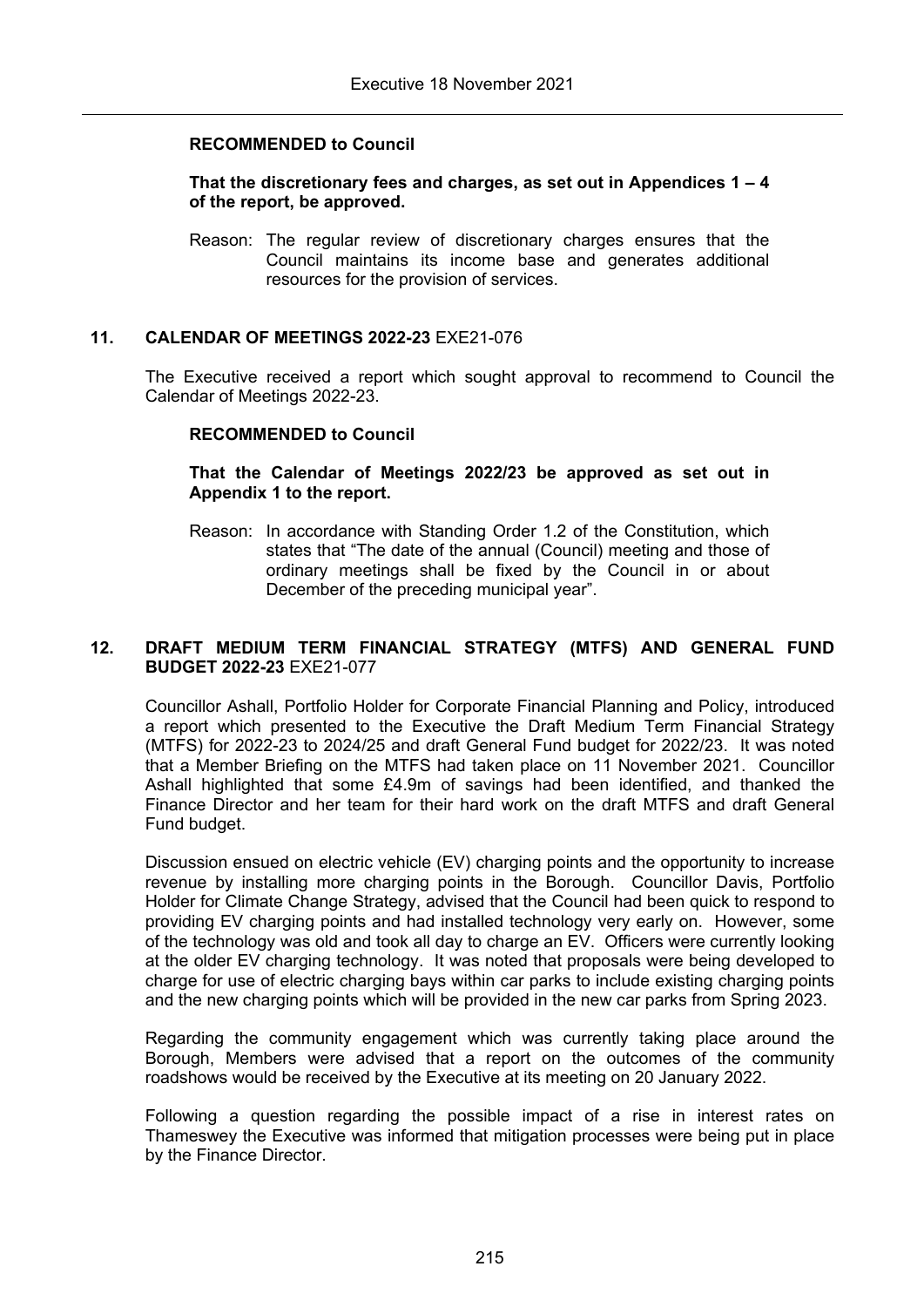### RESOLVED

- That (i) the draft General Fund Budget for 2022/23 be received;
	- (ii) Managers, Corporate Leadership Team and Portfolio Holders continue detailed budget preparation to secure savings for consideration by the Executive in February 2022; and
	- (iii) the savings and efficiency proposals at Appendix 3 to the report be noted.
- Reason: Consideration of these proposals will enable the preparation of the Council's budgets for 2022/23 to proceed.

### **13. DRAFT HOUSING REVENUE ACCOUNT BUDGET UPDATE 2022-23** EXE21-078

The Executive received a report which set out the Council's draft Housing Revenue Account (HRA) budgets for 2022-23. Discussion ensued on rent collection and it was noted that during lockdown, when there had been no evictions, Officers had looked at arrears in a different way and worked with residents to maximise their income and benefits and help them to pay their rents. It was hoped to build on that approach when New Vision Homes came in house in April 2022.

### RESOLVED

- That (i) the draft Housing Revenue Account budgets for 2022/23, as set out in Appendix 1 to the report, be agreed; and
	- (ii) Managers, Corporate Leadership Team and Portfolio Holders continue detailed budget preparation for consideration by the Executive in February 2022.
- Reason: Consideration of these proposals will enable the preparation of the Council's Housing Revenue Account budgets for 2022/23 to proceed.

## **14. DRAFT INVESTMENT PROGRAMME 2021-22 TO 2025-26** EXE21-079

The Executive received a report which set out the draft Investment Programme 2021-22 to 2025-26. Councillor Ashall explained that there remained a great deal of uncertainty as the Council emerged from the pandemic, and that there remained a list of projects which continued to be suspended. It was highlighted that the only additional budget the Executive was being asked to approve was for the Celebrate Woking programme in 2022/23. The Executive welcomed the inclusion of Celebrate Woking in the Investment Programme, which would signal that Woking was open for business and bring more people into the Borough. It was noted that the Overview and Scrutiny Committee, at its meeting on 22 November 2021, would receive a presentation on the Celebrate Woking programme.

It was suggested that a priority list could be considered for the suspended projects, as well as considering the suspended projects as part of the Fit for the Future programme process in order to ensure that the projects were still required.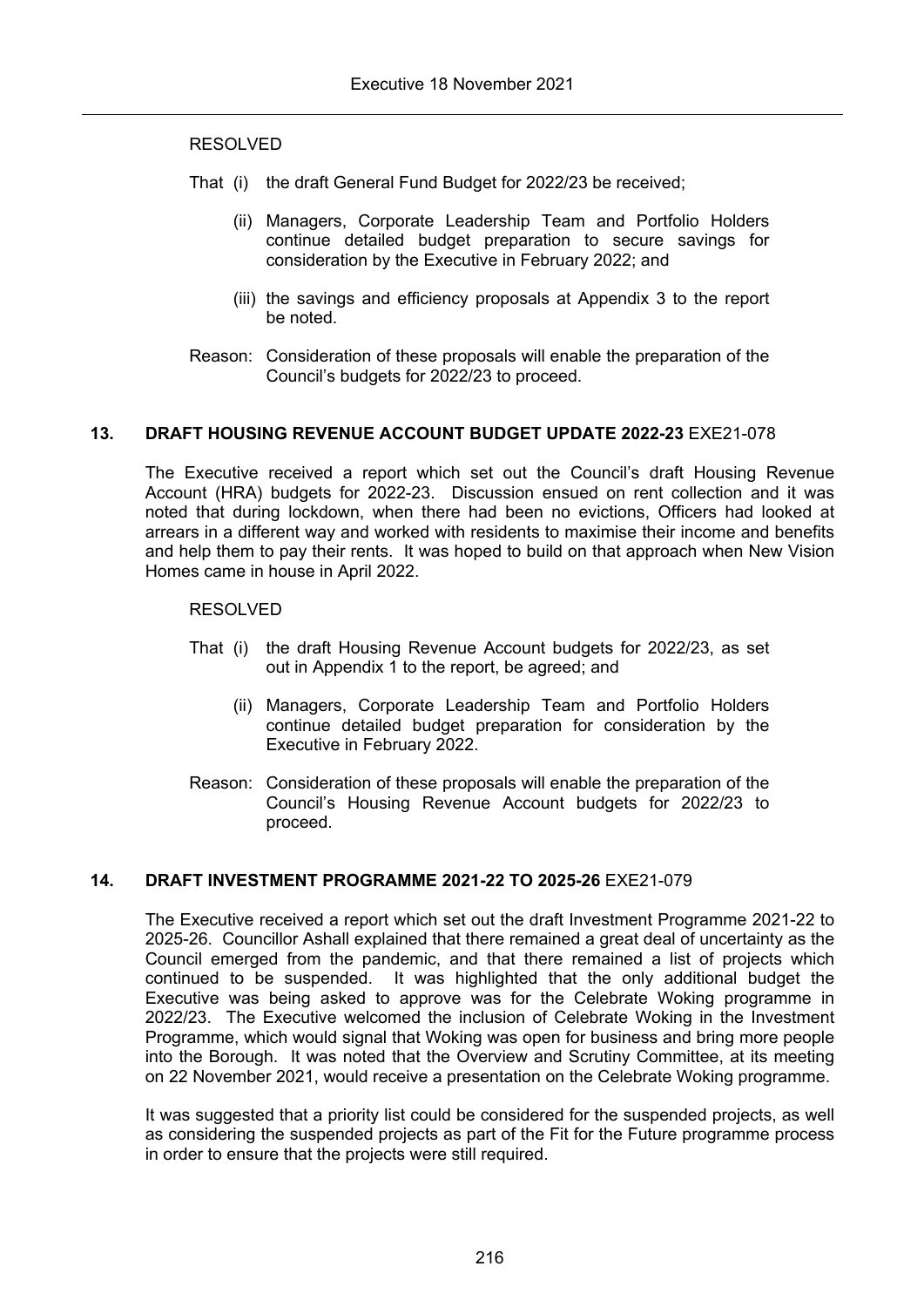### RESOLVED

- That (i) the draft Investment Programme for 2021/22 to 2025/26 be received;
	- (ii) a budget of £100,000 be approved for the Celebrate Woking programme in 2022/23; and
	- (iii) Managers, Corporate Leadership Team and Portfolio Holders be asked to review the Programme, including temporarily suspended projects, considering project costs and timing.
- Reason: To agree the draft Investment Programme for consultation before submission for final approval to the Council in February 2022.

## **15. COMMUNITY MEMORIAL TREES PROJECT** EXE21-149

Following the Mayor's announcement of plans for a community memorial woodland last summer, the Executive received a report which sought approval to establish a Woking Community Memorial Trees project. The Executive was informed that Officers had explored various options and historic Brookwood Cemetery was considered to be the most appropriate location offering a natural and accessible space. The proposed project would also support delivery of tree-lined avenues envisaged within the Brookwood Cemetery Masterplan.

Following a question regarding Havering Farm, which had initially been suggested as a potential site, it was noted that the site was not deemed suitable after review. The Council had made no long-term decisions at this stage about the future use of the Havering Farm site.

RESOLVED

- That (i) agreement is given to establish a Woking Community Memorial Trees project; and
	- (ii) delegated authority be given to the Director of Planning, in consultation with the Portfolio Holder for Environment & Sustainability, the Portfolio Holder for Asset Management and the Director of Neighbourhood Services, to progress establishment of the memorial trees scheme, its launch and ongoing operational arrangements.
- Reason: To facilitate development and delivery of this new scheme to support residents in the Borough.

## **16. LOAN AGREEMENT PROPOSAL** EXE21-152

The Executive received a report which sought approval to provide Greenfield School with a new 3 year loan facility. In 2019, the Council had provided the School with loan finance to move to its new site on Old Woking Road. A further loan facility was agreed for the development of the site, in total a facility of £11m covering the site acquisition plus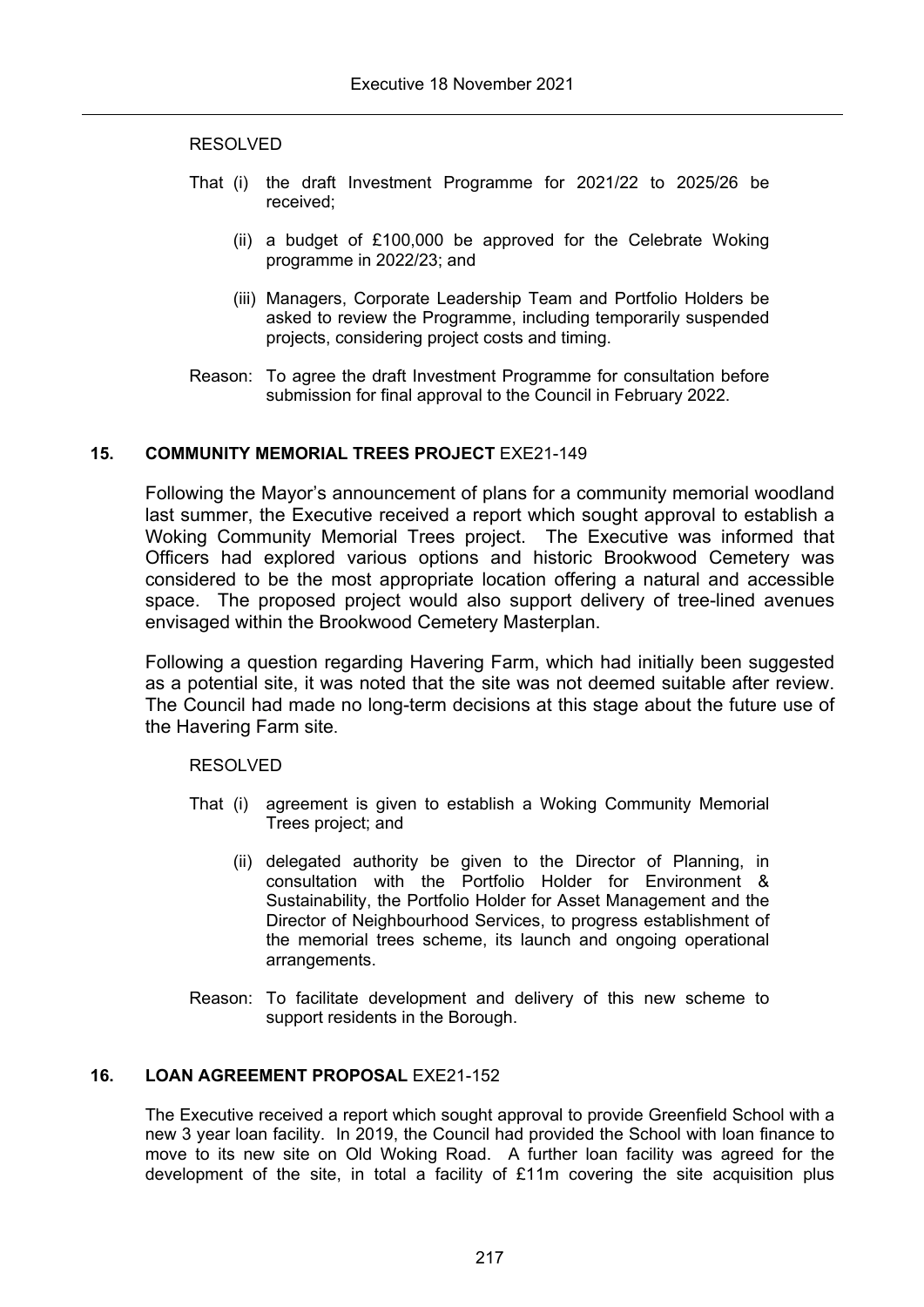development costs. The Executive was informed that the School had requested access to the existing approved Council loan facility, However, as the project costs were currently forecasted to exceed the funding available to the School, drawdown of those funds had not been approved and could not be considered until the Council had confidence that finance facilities existed to deliver a complete scheme.

The Executive was of the opinion that it was in the Council's interests for the School to be able to complete the development which would meet the original objectives of increased school places. The Executive supported the proposal that an additional short term loan facility be made available to enable the essential works to be completed. The Executive also supported the proposal that the Strategic Asset Manager would monitor progress on the project.

It was highlighted that confidential supporting information was provided in Part II of the Agenda.

### RESOLVED

- That (i) a new 3 year loan facility to cover construction costs of £2.5m plus accrued interest to completion of the development (assumed to be £600k), be made available to Greenfield School at 3.5% interest;
	- (ii) on 22 July 2022, or earlier, the amounts advanced from the existing £11m loan facility be converted into a 50 year annuity at 1% over the PWLB rate; and
	- (iii) the Council secure a charge over the remaining investment property asset held by the School and the disposal proceeds from this asset are required to be applied to reduce the outstanding loan.

Reason: To approve additional Loan Finance for Greenfield School.

## **17. PERFORMANCE AND FINANCIAL MONITORING INFORMATION**

The Executive considered the Performance and Financial Monitoring Information (Green Book) September 2021.

## RESOLVED

That the Performance and Financial Monitoring Information, September 2021, be received.

Reason: To manage the performance of the Council.

## **18. MONITORING REPORTS - PROJECTS** EXE21-065

The Executive received a quarterly monitoring report on the progress of projects in the interest of financial prudence and to ensure open and transparent corporate governance. Members welcomed the new format of the report. Following a query as to why the Playground Improvements project was amber when the end date was listed as 2009, the Portfolio Holder, Councillor Kemp, explained that it was a rolling programme of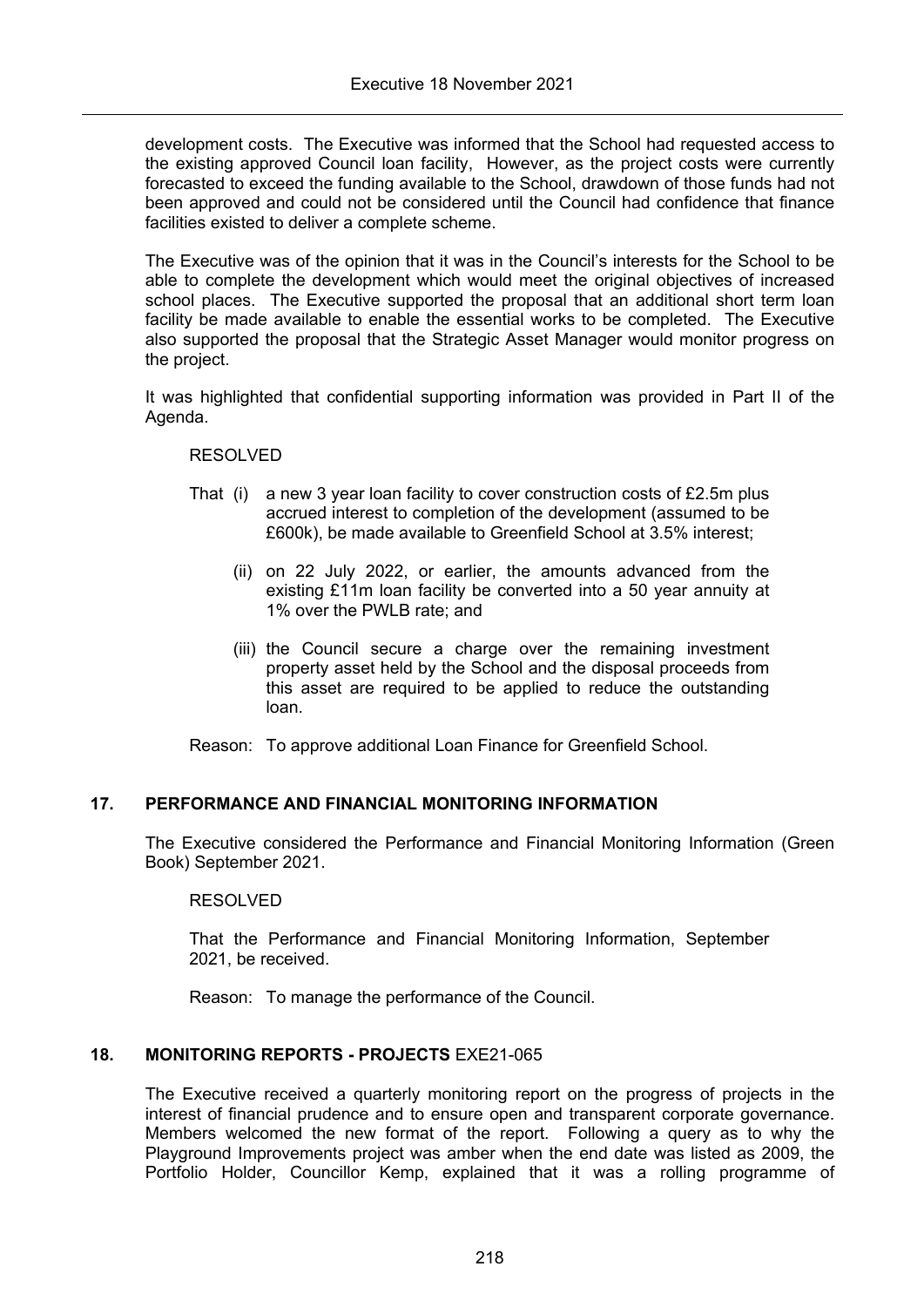improvements and that 2009 was a set date entered into the system. In relation to Heather Farm SANG, the Executive was advised that the project would be closed after March 2022 once the additional car parking spaces had been delivered.

It was reported that the Council was in a position to progress the Railway Underpass Refurbishment as Fire Engineer approval had been received and delegated authority from South Western Railways had been obtained.

Following a question regarding the issues with Victoria Square panels, it was highlighted that the project reporting was on the status of projects as at the end of September 2021. The panel issues were very current and under close scrutiny and monitoring. It was noted that the Chief Executive provided frequent updates on the latest status to Councillors.

It was noted that the Hoe Valley Flood Alleviation and Enhancement Appraisal project had received time extensions appropriately approved and assured through the Council's project management process. It was explained that the RAG rating was done against the latest approved project deliverables; time and budget.

### RESOLVED

That the report be received.

Reason: To monitor progress on development to the Council's project management approach.

## **19. EXCLUSION OF THE PRESS AND PUBLIC**

#### RESOLVED

That the press and public be excluded from the meeting during consideration of item 20 in view of the nature of the proceedings that, if members of the press and public were present during this item, there would be disclosure to them of exempt information as defined in paragraph 3 of Part 1 of Schedule 12A, to the Local Government Act 1972.

Paragraph 3 – Information relating to the financial or business affairs of any particular person (including the authority holding that information).

## **20. LOAN AGREEMENT PROPOSAL** EXE21-153

#### RESOLVED

That the confidential supporting information in support of the Loan Agreement Proposal in Part I of the Agenda be noted.

Reason: To approve additional Loan Finance for Greenfield School.

## **This document was published on Friday 19 November 2021 and the decisions within it will be implemented on Monday 29 November 2021, subject to call-in.**